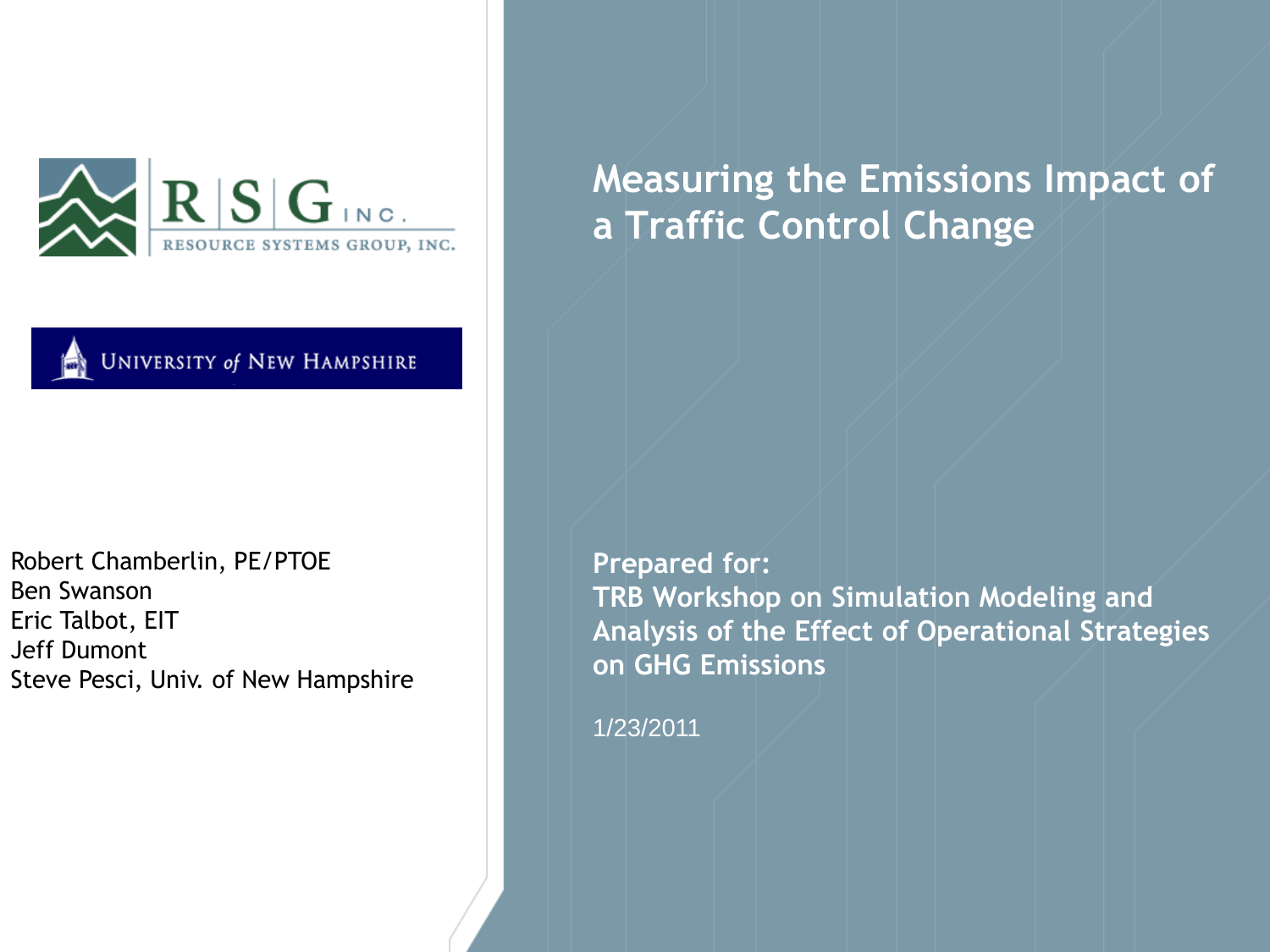# **Overview**

- **Motivation**
- **Other Efforts at Microsimulation-Air Emissions Modeling**
- **The Analysis Testbed – An Intersection Control Change**
	- **Signalized Intersection – Roundabout – All Way Stop**
- **Connecting a Microsimulation Model to MOVES Using a Link Drive Schedule**
- **Results and Recommendations**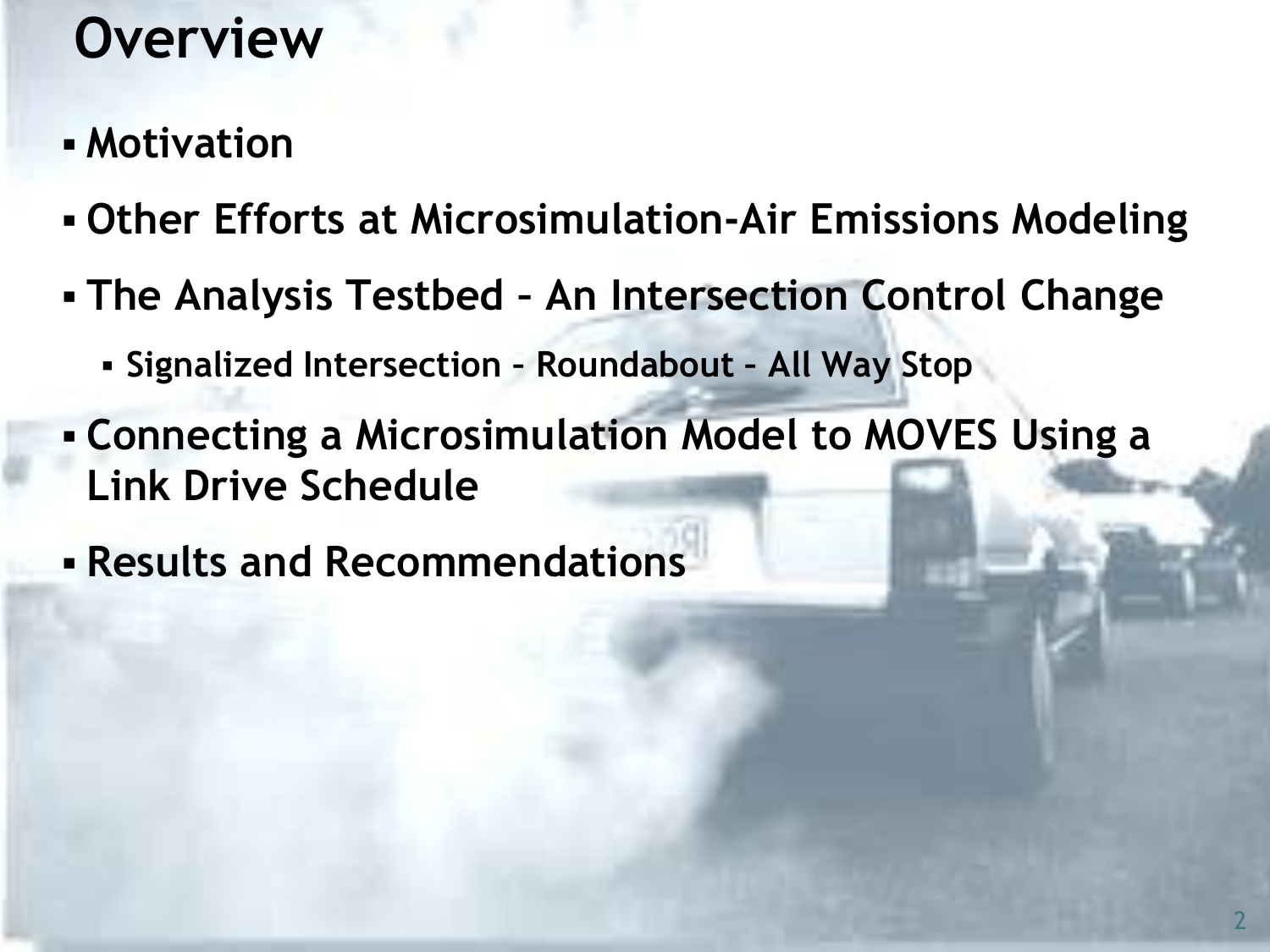### **Motivation – Why Connect Operational Models with Emission Models**

- Regulatory requirement: EPA May 2010 guidance for performing "project-level" transportation conformity analysis (CO, PM)
- Increasing Need from Other Quarters of Society for Tools to Estimate Emissions Impacts of Traffic Operational Changes
	- CMAQ requirement of the emissions benefits of a proposed project
	- City of Portland, OR CO2 offsets from signal optimization
	- State regulations (e.g. Massachusetts Environmental Policy Act)
	- Sustainability initiatives (e.g. University of New Hampshire)
	- "In recent years,…analysis needs have expanded in response to statutory requirements that demand development of finer-scale modeling approaches to support more localized emission assessments." *EPA's Onboard Analysis Shootout, 2002*
	- Green Design?

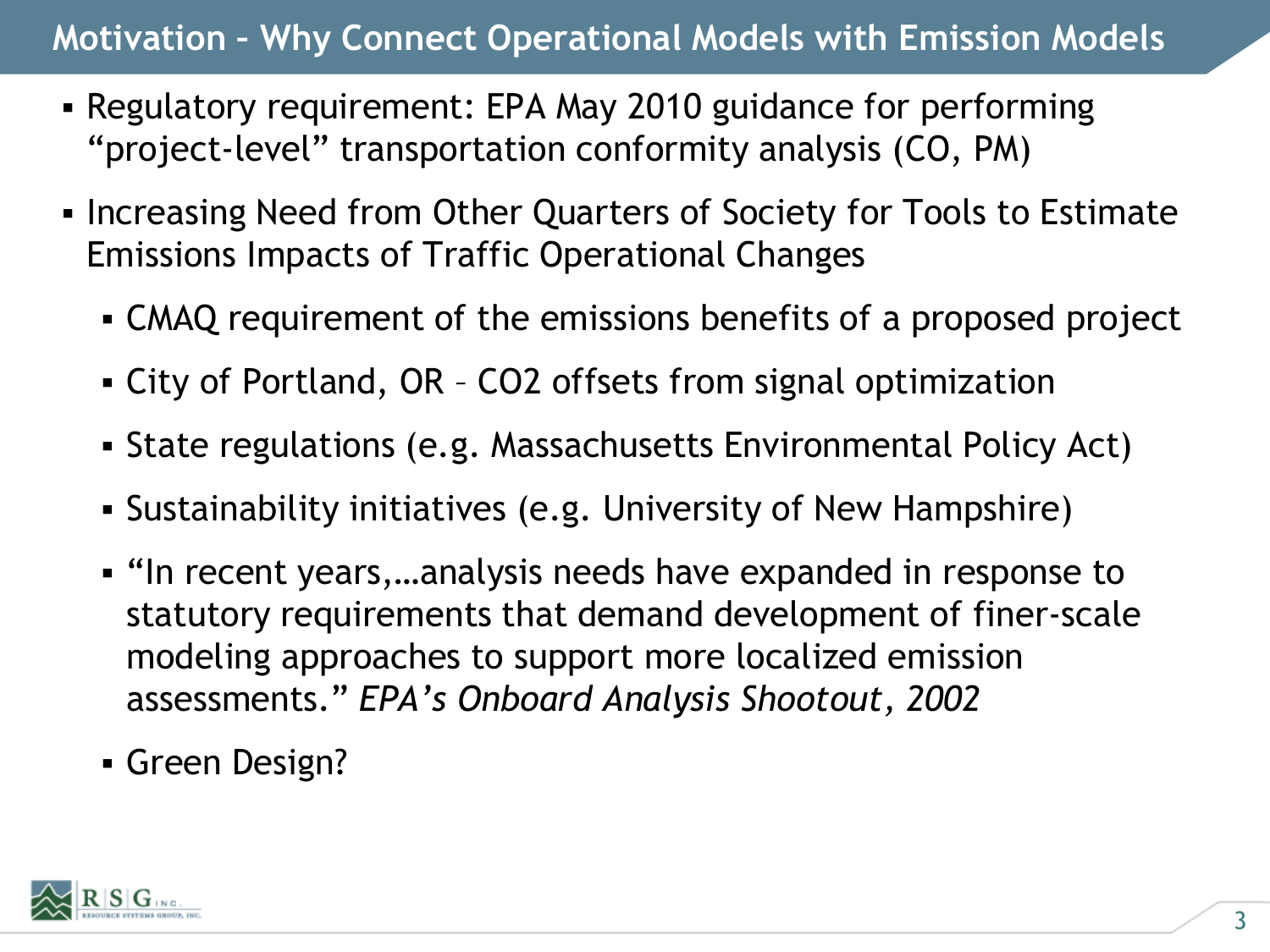## **Microsimulation – Emissions Modeling Software Pairings**

| <b>Microsimulation Software</b>                     |                                |                                |  |                              |                     | <b>Emissions Software</b> |
|-----------------------------------------------------|--------------------------------|--------------------------------|--|------------------------------|---------------------|---------------------------|
|                                                     | <b>AIMSUN</b><br><b>AIMSUN</b> |                                |  | Versit+micro                 | Versit+micro        |                           |
| <b>INTEGRATION</b>                                  | <b>INTEGRATION</b>             |                                |  | VT-Micro                     | VT-Micro            |                           |
| Paramics                                            |                                | Paramics                       |  | <b>CMEM</b>                  | <b>CMEM</b>         |                           |
| <b>VISSIM</b>                                       |                                | <b>VISSIM</b><br><b>Versit</b> |  |                              | Versit              |                           |
|                                                     | <b>VISSIM</b>                  | <b>VISSIM</b><br><b>PHEM</b>   |  |                              | <b>PHEM</b>         |                           |
| <b>TRANSIMS</b><br><b>TRANSIMS</b>                  |                                |                                |  | <b>MOVES</b><br><b>MOVES</b> |                     |                           |
| <b>CORSIM</b>                                       |                                |                                |  |                              | <b>VeTESS</b>       |                           |
| Synchro/SimTraffic                                  |                                |                                |  |                              | <b>TREMOVE</b>      |                           |
|                                                     |                                |                                |  |                              | <b>COPERT (EEA)</b> |                           |
|                                                     |                                |                                |  |                              | <b>ModEM</b>        |                           |
|                                                     | · Pointschre/StimeEction:      |                                |  | <b>TREMOVE</b>               |                     |                           |
| • Vehicle characteristics ((任何隔)(后)power/weight)    |                                |                                |  |                              |                     |                           |
| · Environmental characteristicasE(wheteorological)  |                                |                                |  |                              |                     |                           |
| • Network characteristics (functional class, grade) |                                |                                |  |                              |                     |                           |

Vehicle trajectories (speed/accel profiles)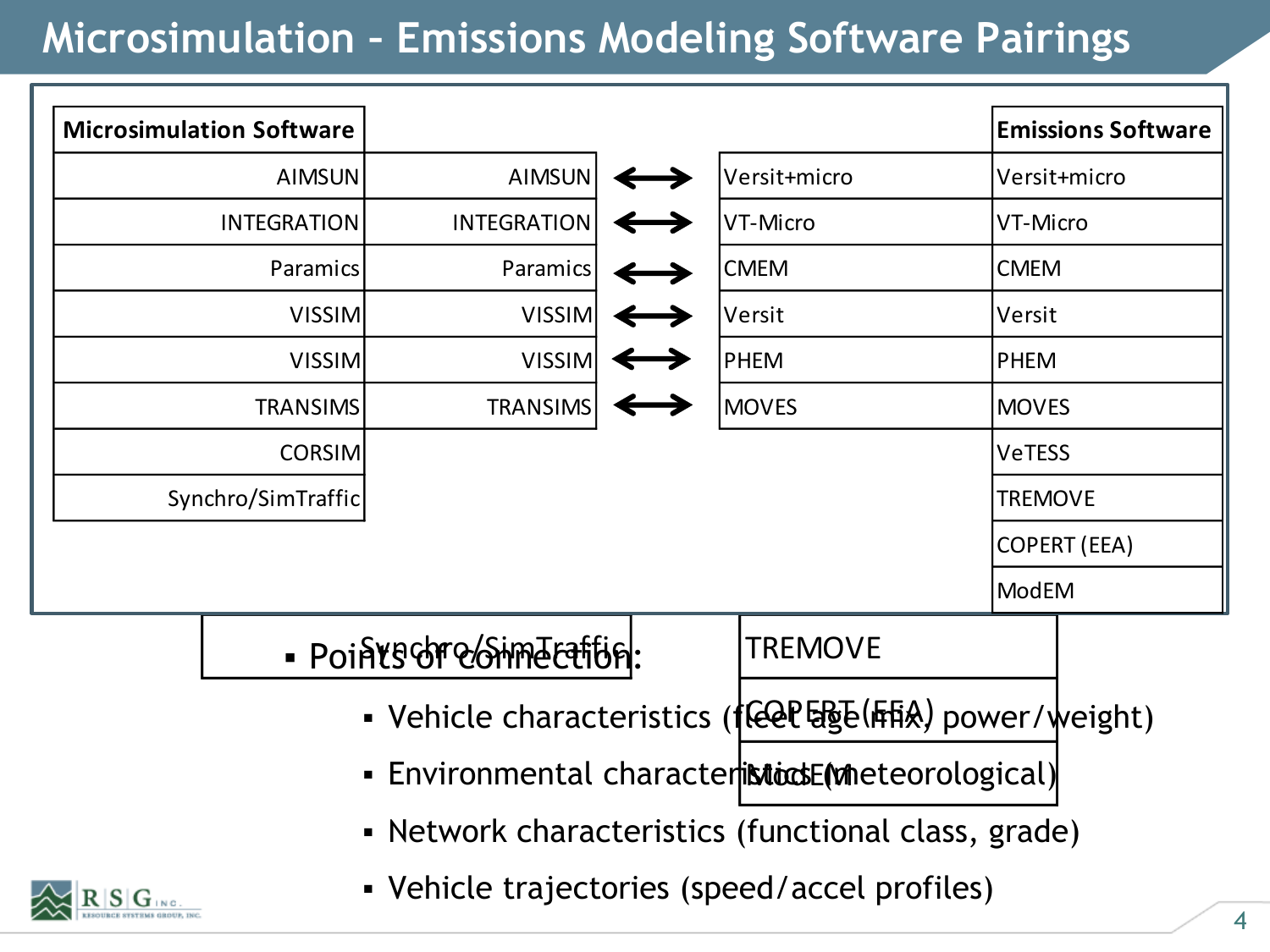## **The "Coming Together" of Capabilities - MOVES**

- The Profession Has Developed Multiple Tools that Generate a Range of Results
- Widespread recognition that the "average speed approach" is insufficient to capture the environmental impacts of vehicle travel.
	- "…for the same average speed, one can observe widely different instantaneous speed and acceleration profiles, each resulting in very different fuel consumption and emission levels." *Rakha and Ahn*
	- "Two "trips" that have the same average speed can have drastically different emissions results depending on whether the trip was made on free flowing arterials or on a congested freeway." *Barth, et al NCHRP 25-11*

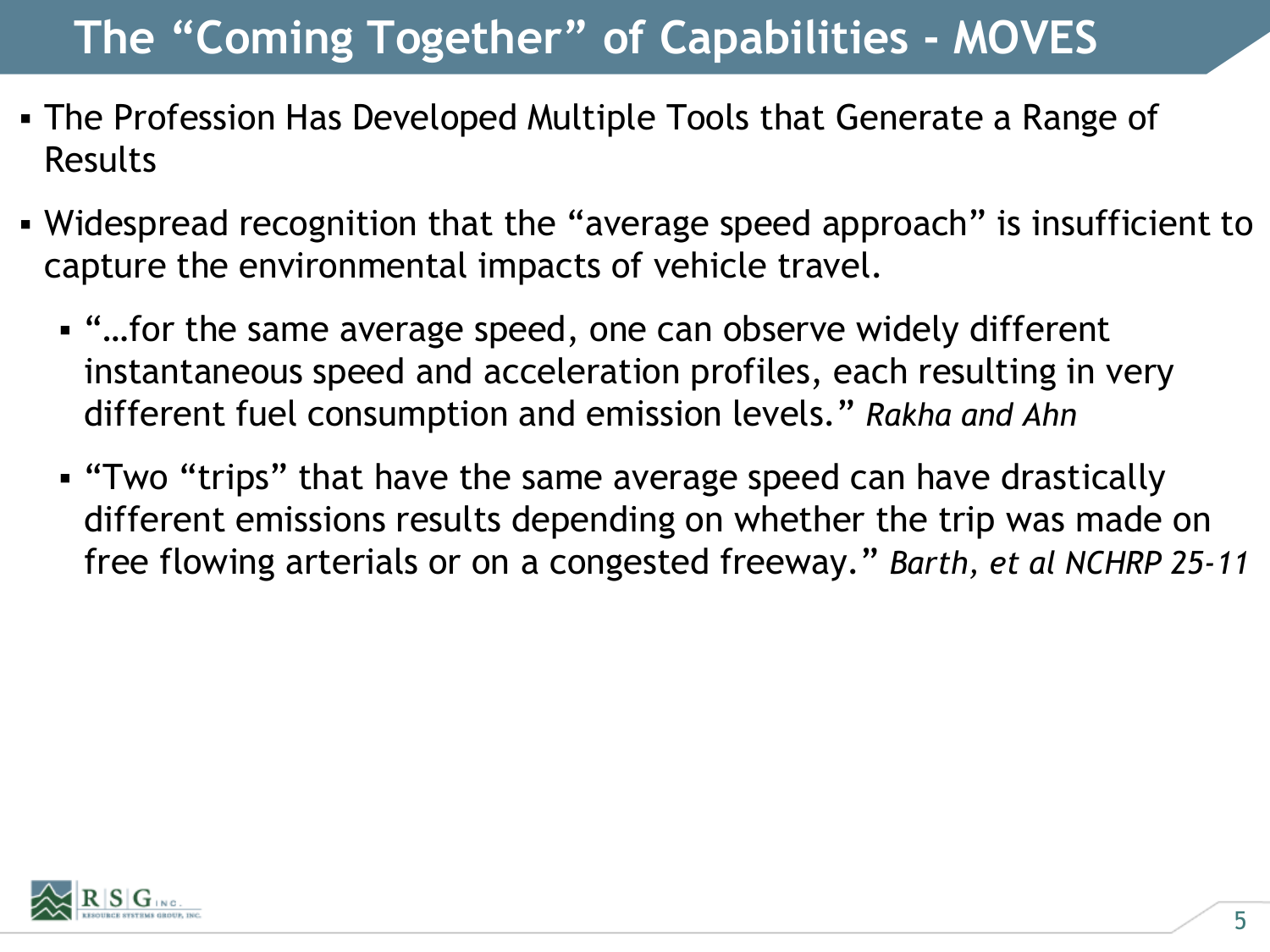### **The "Coming Together of Capabilities" -- Vehicle Trajectory Files**



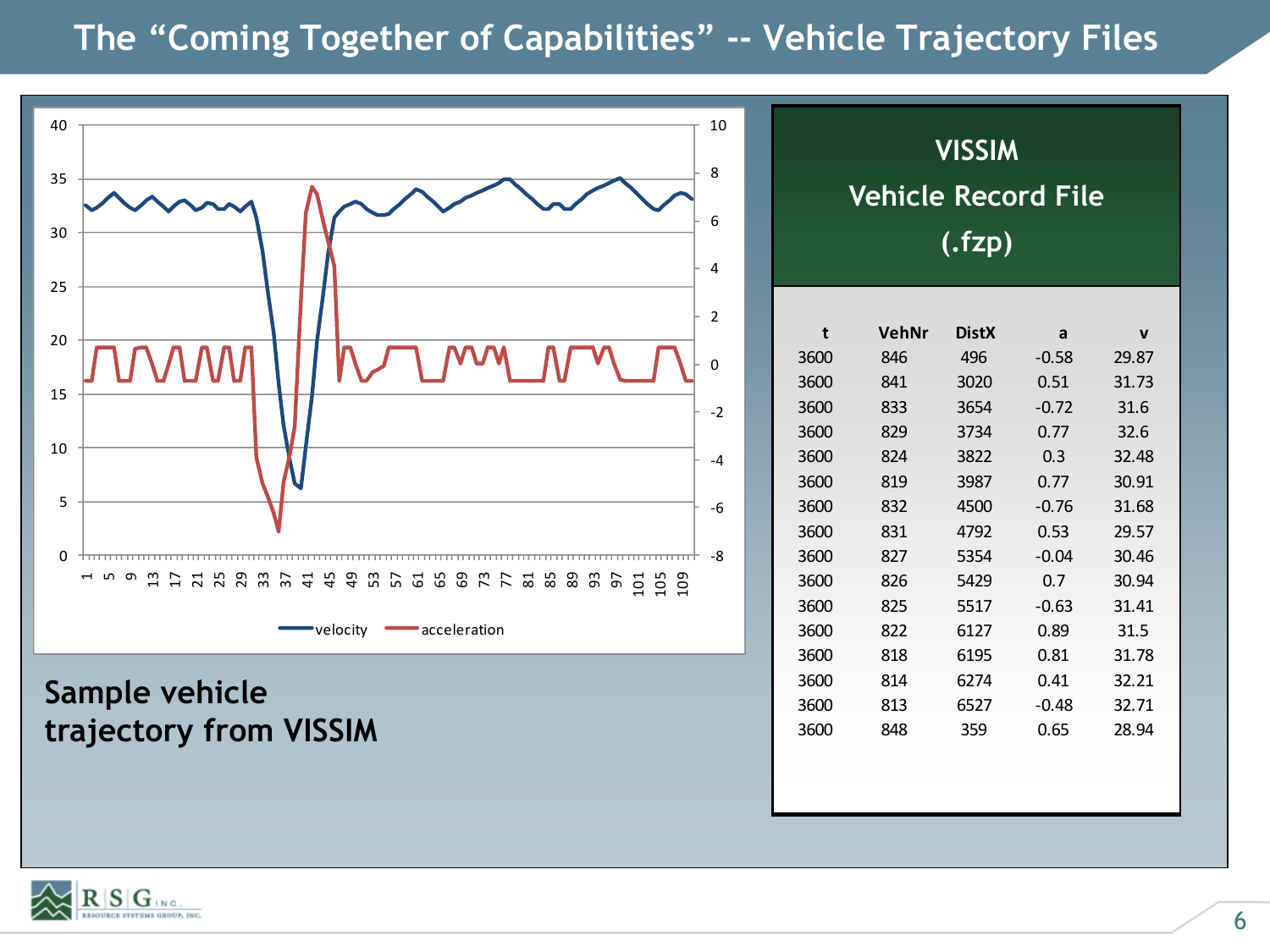- 3-Leg Intersection Modeled as Pretimed Signal, Roundabout, and All Way Stop
- 0.5 mile approach link, 30 mph
- Two sets of traffic volumes
	- 850 vehicles/hour (LOS B, 11 seconds/vehicle)
	- 1700 vehicles/hour (LOS D, 35 seconds/vehicle)
- One vehicle type Passenger Car (ID=21)





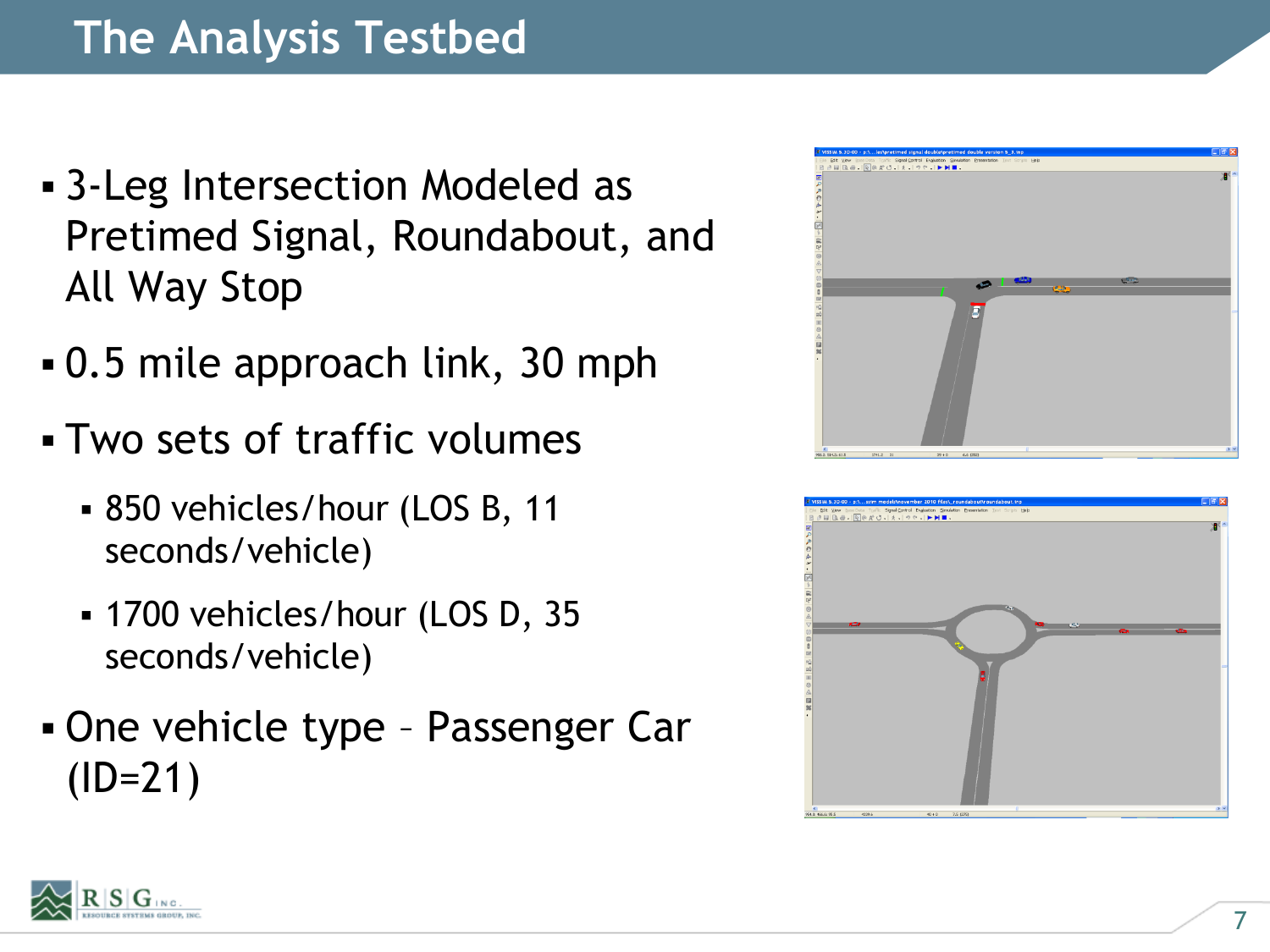#### **How to Process the Traffic Model Output for Input to MOVES?**

- How to manage thousands of records? Two steps:
	- Step 1: K-Means Algorithm to Cluster "Like" **Trajectories**
	- Step 2: LOESS Curve Fitting

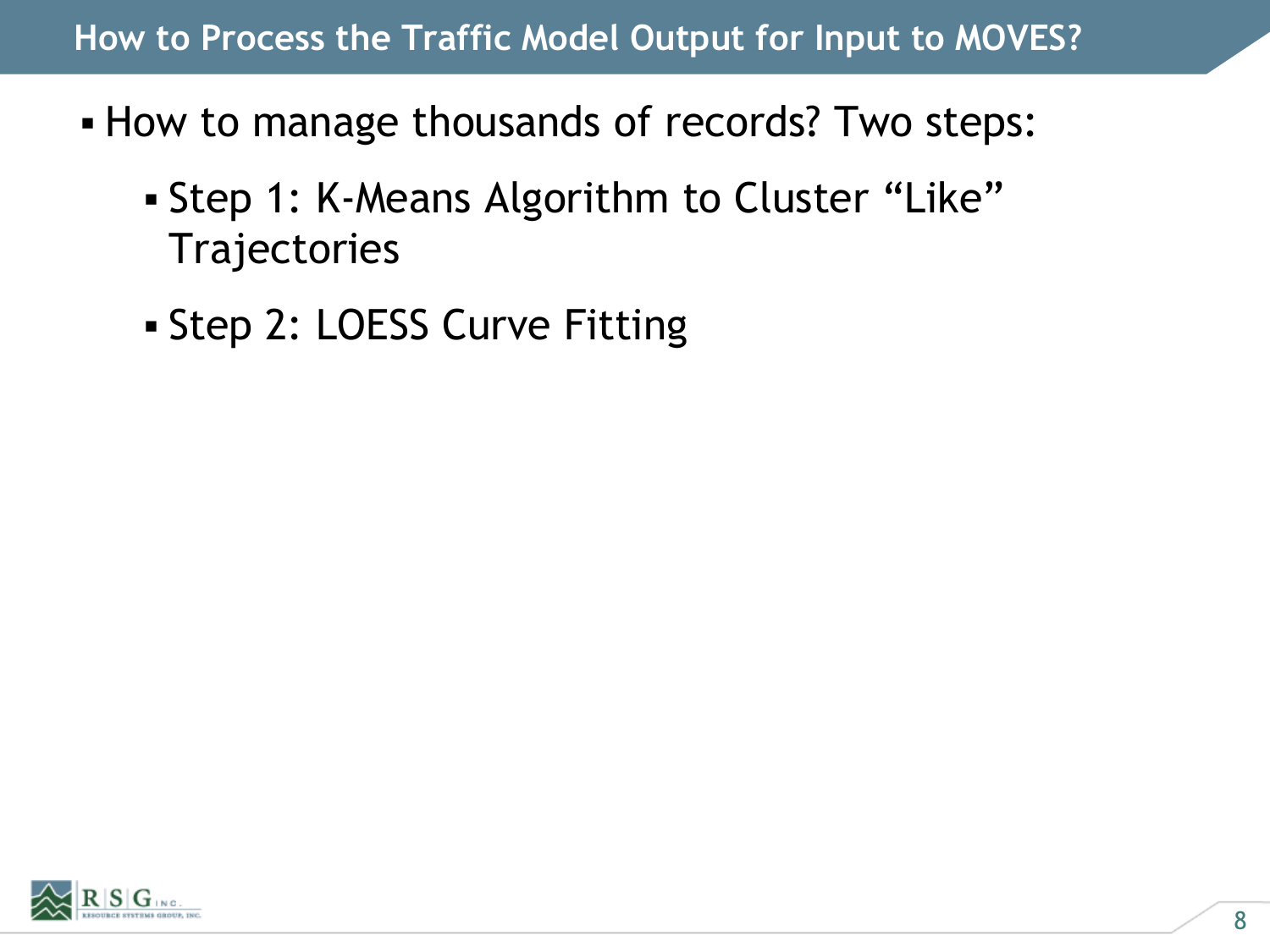### **What the K-Means Algorithm Produces**



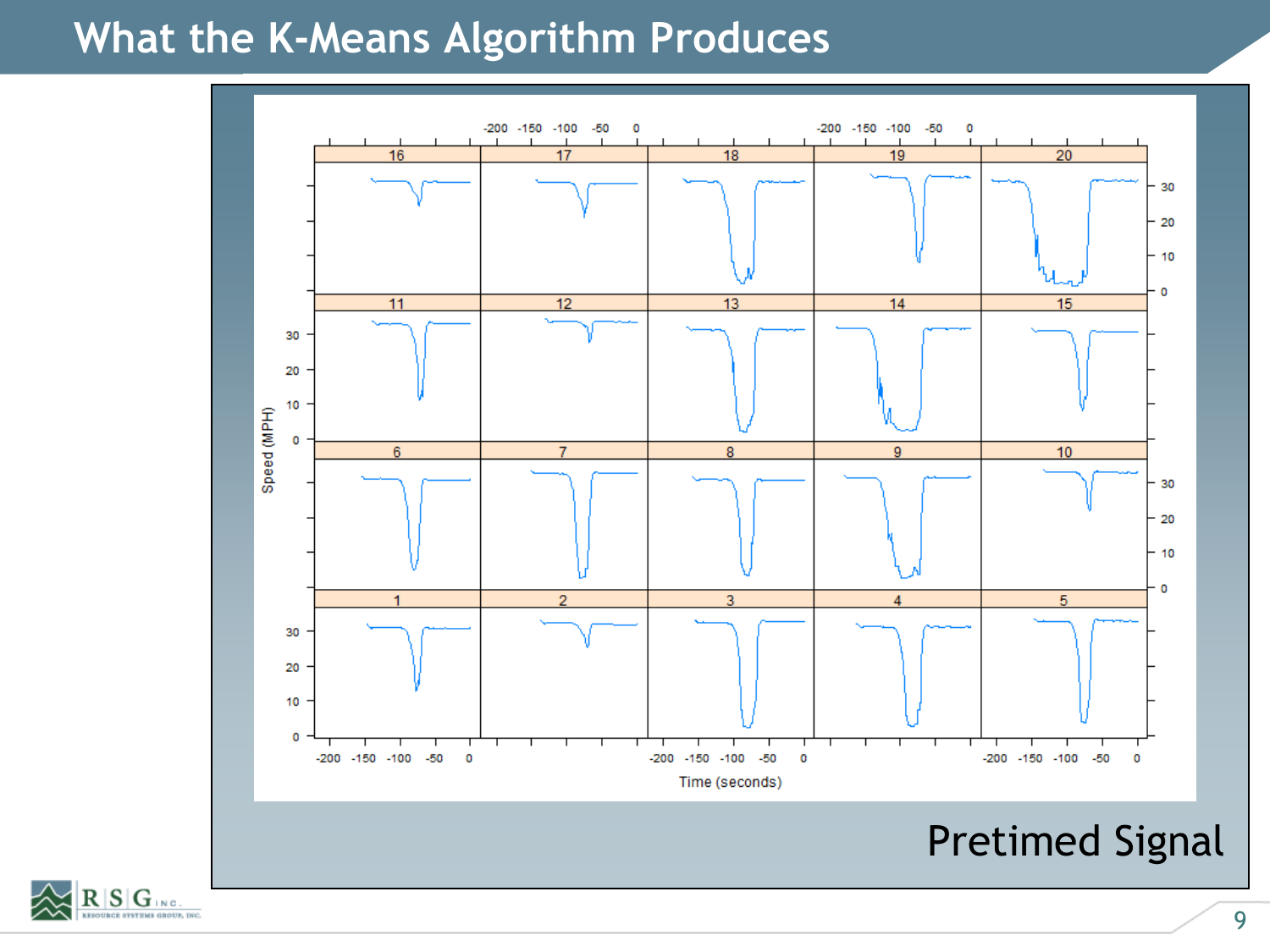### **Every Bin is a MOVES Drive Schedule**

What Else You Need -- # of Vehicles per Bin and Average Speed of Bin



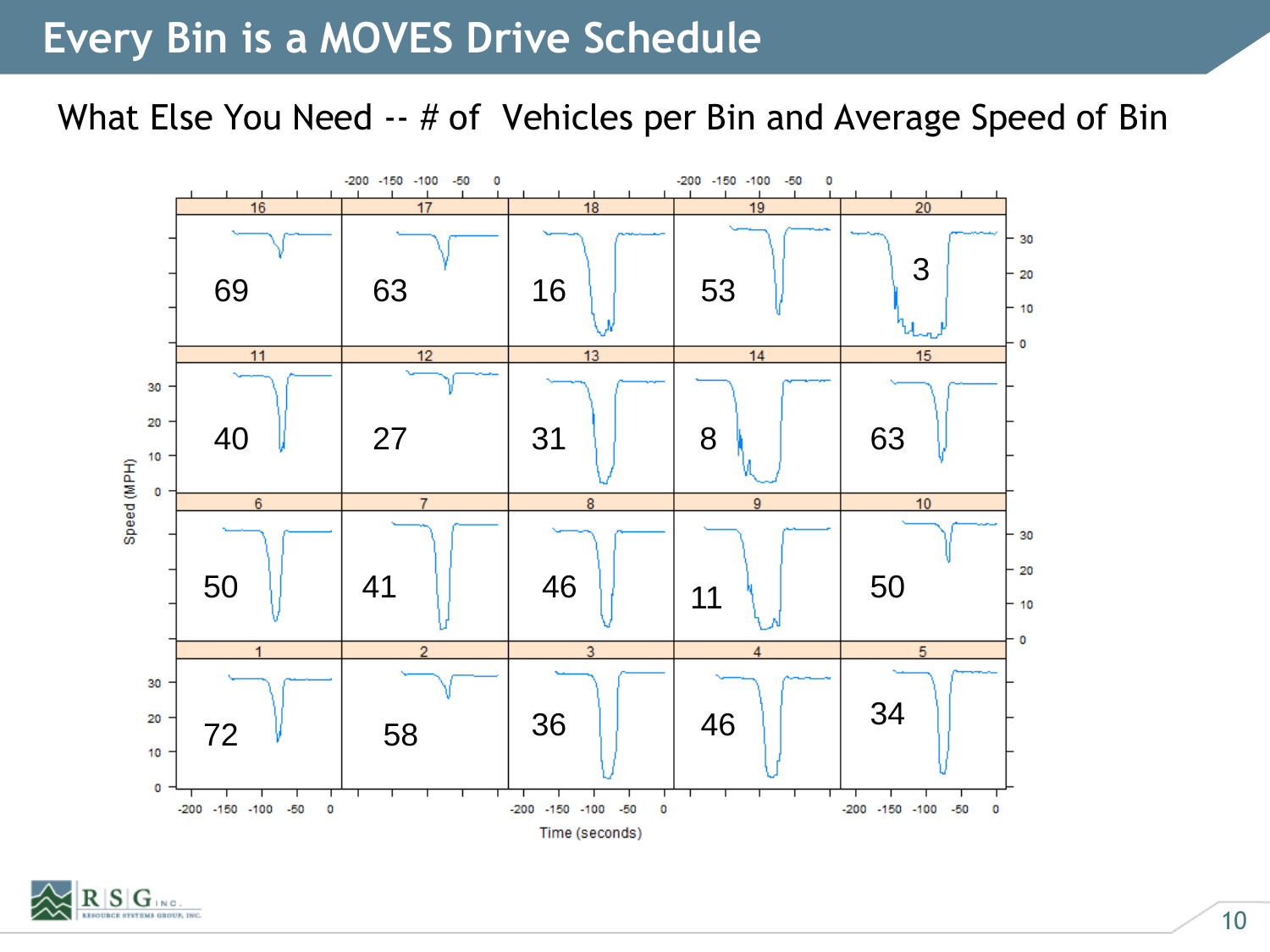### **Exemplary Drive Schedules by Control Type**





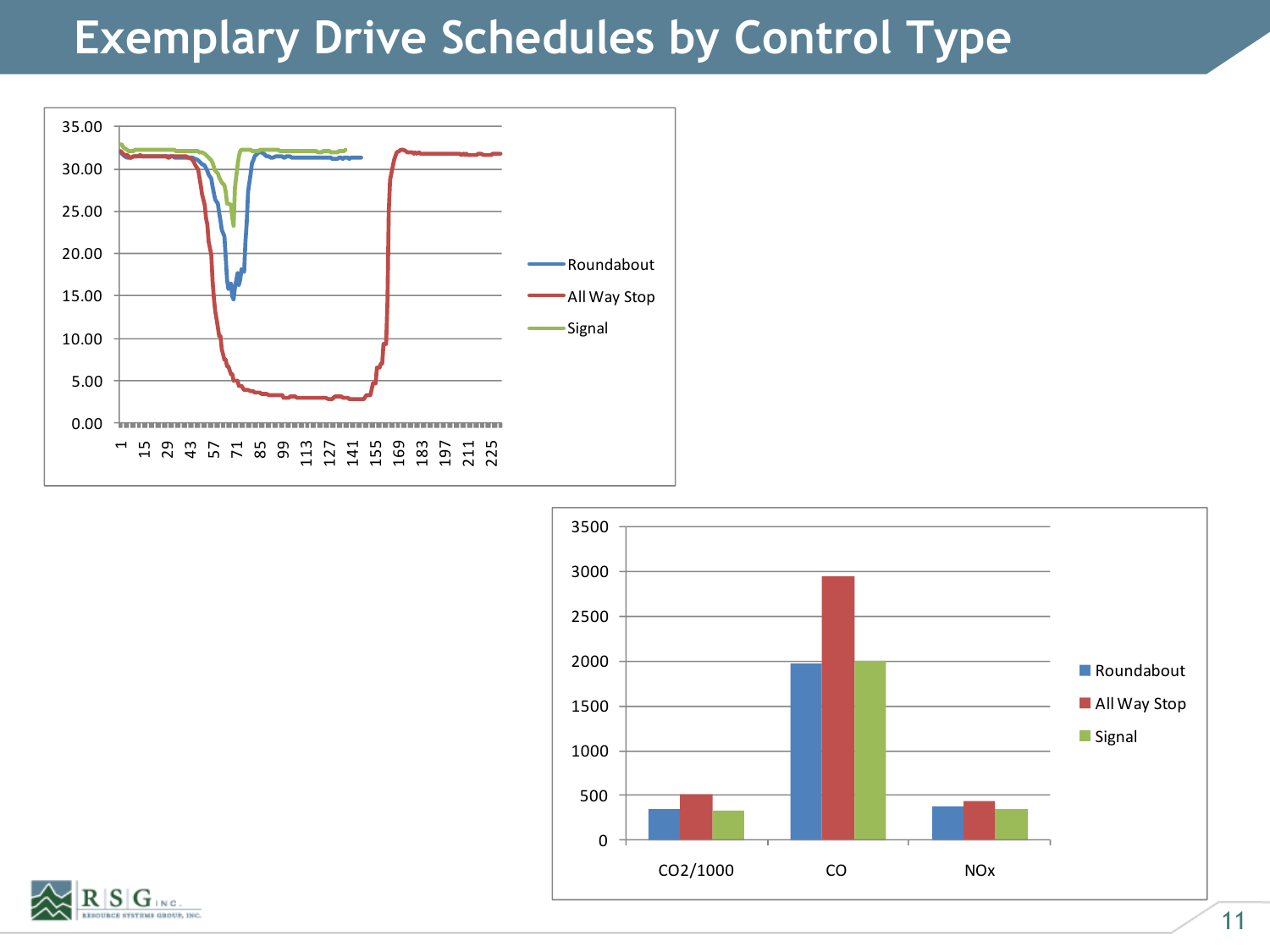## **Results – VISSIM High Volume (1700 vph)**

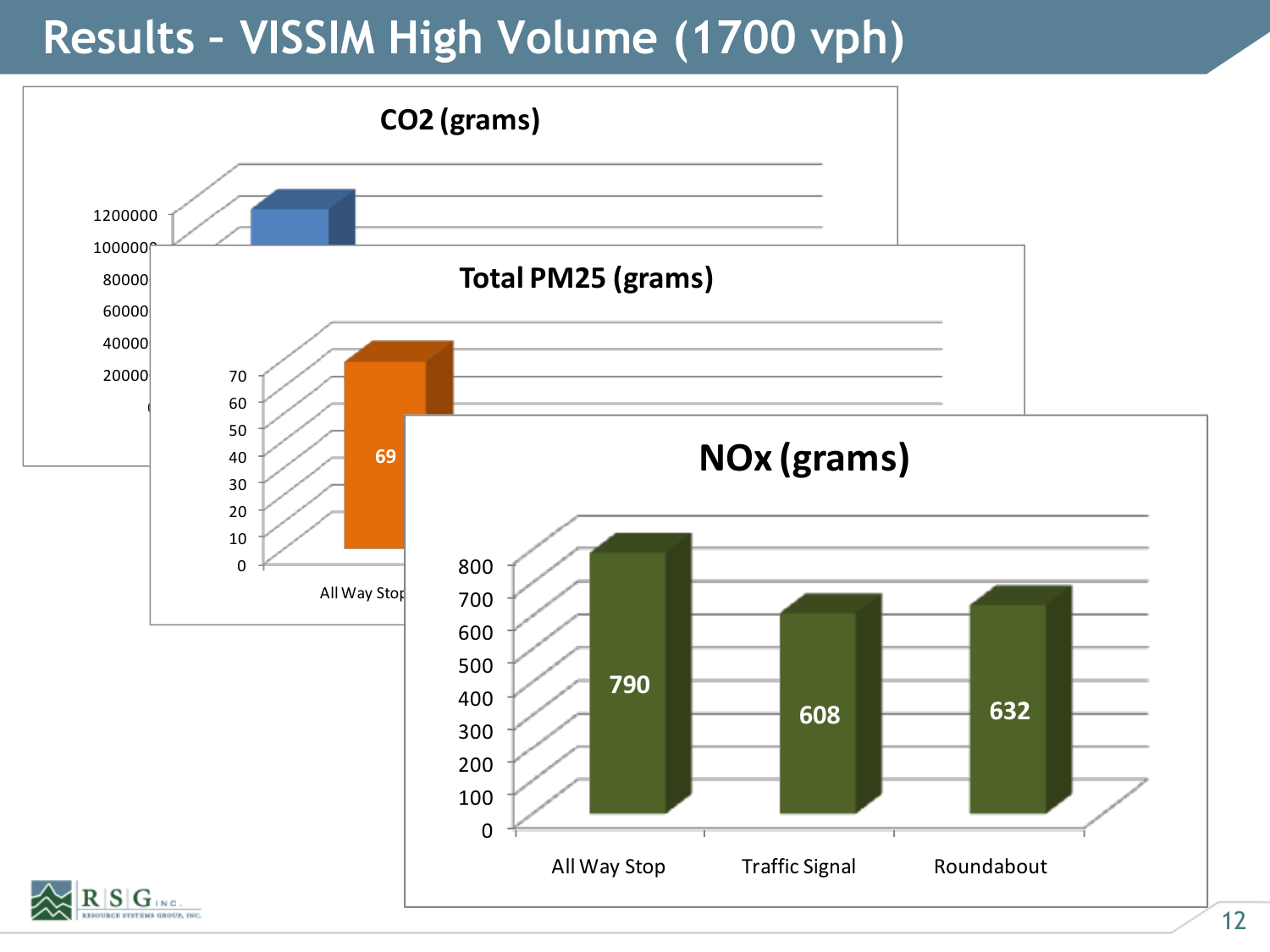## **Results – Comparison Across Different Microsimulators**

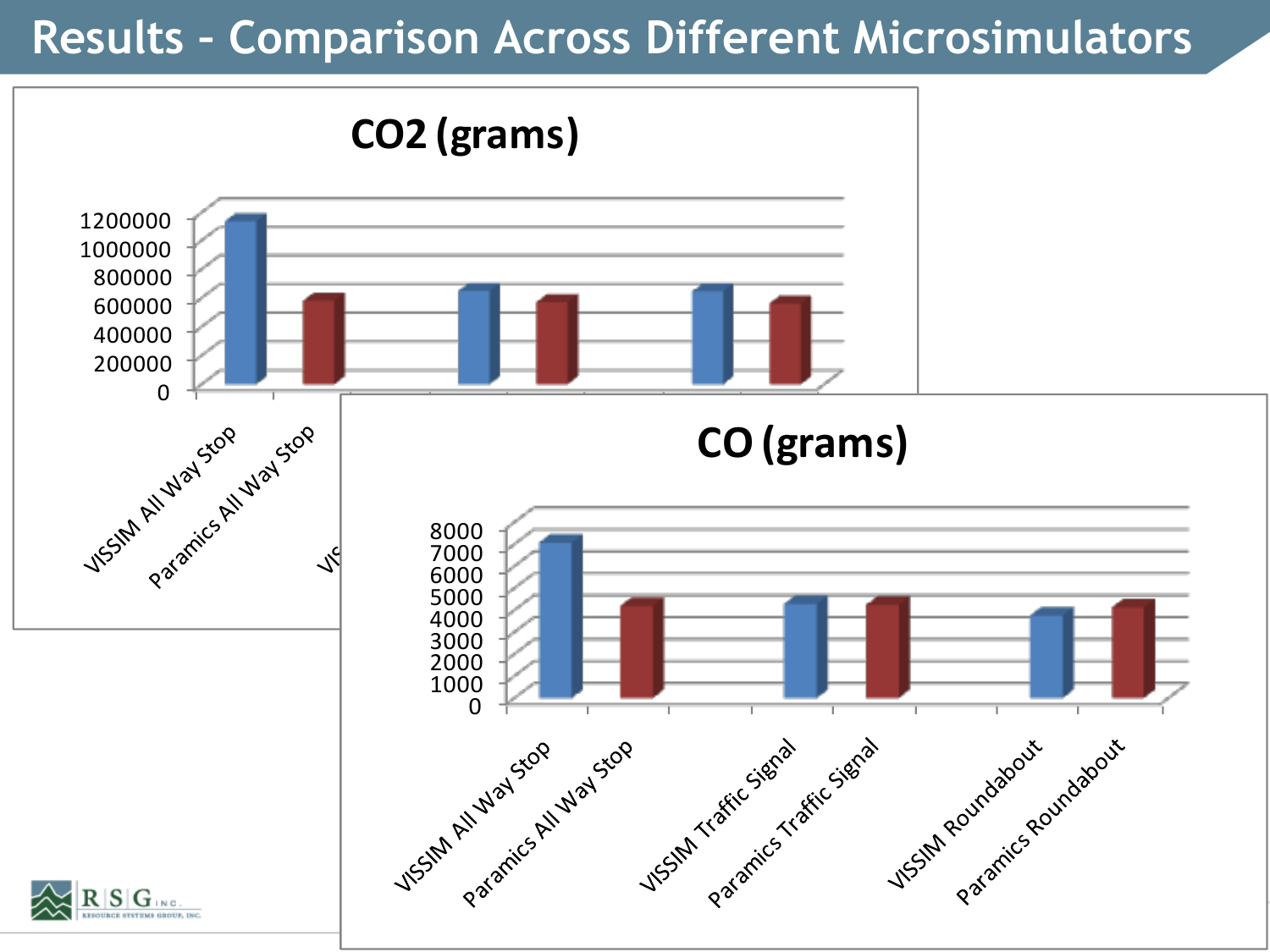## **Findings and Future Work**

#### **Findings**

- In Using the Link Drive Schedule Approach:
	- Utilize a k-means algorithm to classify vehicle trajectories into MOVES "links"
	- Utilize Locally Weighted Scatterplot Smoothing (LOESS) to reduce a bin of similarly-classified trajectories into a characteristic Drive Schedule
- There is a practical way of using MOVES for evaluating the emissions impacts of a traffic control change

#### **Methodological Questions**

- How to appropriately define the geographic bounds of the "project area"?
- How to best manage the many "degrees of freedom"? i.e. differences in traffic simu**lation packages?**
- What is the correct number of bins to minimize sampling error? Latent cluster analysis.

#### **Future Research**

- What is the practical limit of modeling vehicle trajectories? How many unique trajectories can MOVES handle?
- Are there significant differences in vehicle trajectory files produced by different microsimulation packages that affect their pre-processing into Link Drive Schedules?